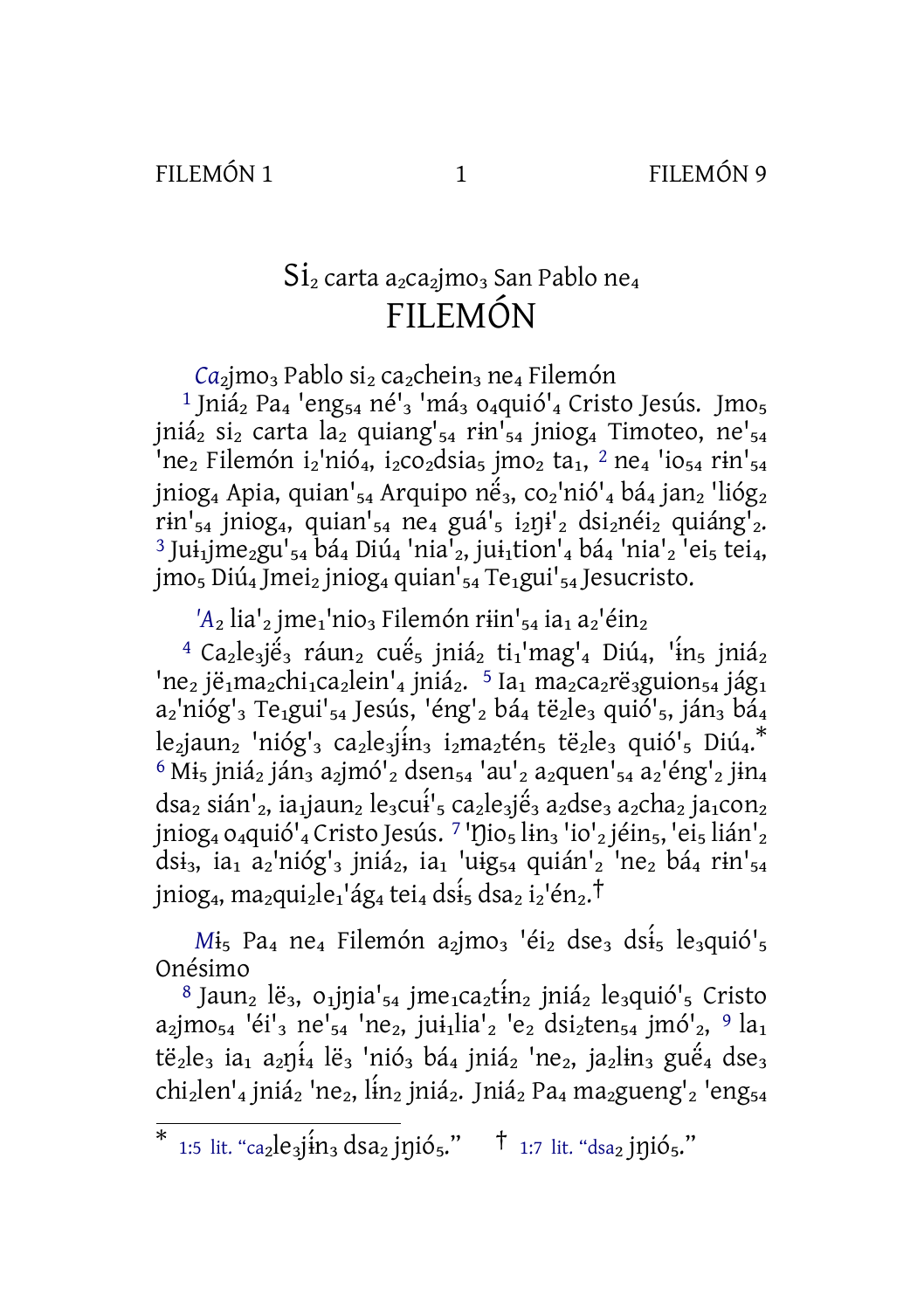## FILEMÓN 10

 $\overline{2}$ 

FILEMÓN 20

né'<sub>3</sub> 'má<sub>3</sub> 0<sub>4</sub>quió'<sub>4</sub> Cristo Jesús. <sup>10</sup> Mi<sub>54</sub> jmó'<sub>2</sub> dse<sub>3</sub> 'au'<sub>2</sub>  $t\ddot{e}_2$ le<sub>3</sub> quió'<sub>5</sub> Onésimo i<sub>2</sub>ca<sub>2</sub>lin<sub>3</sub> co<sub>2</sub>'nió'<sub>4</sub> jan<sub>2</sub> chi'<sub>2</sub> quiáng<sub>3</sub> dsi<sub>2</sub>néi<sub>2</sub> 'né<sub>5</sub> 'má<sub>3</sub> la<sub>2</sub>.

 $11$ Le<sub>2</sub>jniá<sub>5</sub> né<sub>3</sub> jme<sub>1</sub>lin<sub>4</sub> Onésimo‡ jan<sub>2</sub> dsa<sub>2</sub> i<sub>2</sub>tsá<sub>3</sub> ta<sub>1</sub> tén<sub>4</sub> jme<sub>3</sub>ti<sub>3</sub> ta<sub>1</sub> ne<sup>1</sup><sub>54</sub>. La<sub>1</sub> rë<sub>2</sub>në<sub>3</sub> në<sub>3</sub>, ma<sub>2</sub>téin<sub>5</sub> bá<sub>4</sub> ta<sub>1</sub> jme<sub>3</sub>ti<sub>3</sub> ta<sub>1</sub> ne<sub>4</sub> jniog<sub>4</sub> le<sub>3</sub>0<sub>3</sub>. <sup>12</sup> Jaun<sub>2</sub> dsiain'<sub>54</sub> táng<sub>3</sub> jniá<sub>2</sub> ne'<sub>54</sub>, jaun<sub>2</sub> guein<sub>54</sub> bá<sub>4</sub> co<sub>2</sub>nio<sub>4</sub> co<sub>2</sub>'nió'<sub>4</sub> bá<sub>4</sub> a<sub>2</sub>jme<sub>1</sub>guéi'<sub>4</sub> jniá<sub>2</sub> 'nió<sub>3</sub>.  $^{13}$  O<sub>1</sub>jnia'<sub>54</sub> jme<sub>1</sub>'in<sub>5</sub> dsi<sub>3</sub> jme<sub>1</sub>'i<sub>2</sub> guė<sup>2</sup><sub>4</sub> ja<sub>1</sub>lá<sub>3</sub> jme<sub>3</sub>ti<sub>3</sub> ta<sub>1</sub> ne<sub>3</sub> co<sub>2</sub>'nió'<sub>4</sub> bá<sub>4</sub> a<sub>2</sub>jme<sub>1</sub>jme<sub>1</sub>ti'<sub>4</sub> 'ne<sub>2</sub> të<sub>1</sub>lia'<sub>2</sub> 'eng<sub>54</sub> guë<sub>4</sub> né'<sub>3</sub> 'má<sub>3</sub> 'uig<sub>54</sub> quió<sup>i</sup><sub>5</sub> jág<sub>1</sub> dse<sub>3</sub>, <sup>14</sup> la<sub>1</sub> tsá<sub>3</sub> 'e<sub>2</sub> 'nio<sub>3</sub> jmo<sub>54</sub> 'i<sub>1</sub> caun<sub>2</sub> jua'<sub>54</sub> a<sub>2</sub>ting<sub>2</sub> 'nió<sub>3</sub> jua'<sub>54</sub> a<sub>2</sub>tsá<sub>3</sub> 'ei<sub>5</sub> caun<sub>2</sub> jág<sub>1</sub> quian'<sub>54</sub> 'ne<sub>2</sub>. Jaun<sub>2</sub> tsá<sub>3</sub> 0<sub>1</sub> leng<sup>1</sup><sub>2</sub> jua<sup>1</sup><sub>54</sub> a<sub>2</sub> chi<sub>2</sub> quiong<sub>54</sub> jniá<sub>2</sub> jmig<sub>4</sub> a<sub>2</sub> jmó<sup>1</sup><sub>2</sub> tion<sub>54</sub>; jaun<sub>2</sub> 'a<sub>2</sub> con'<sub>2</sub> 'nio<sub>2</sub> 'au'<sub>2</sub> 'niag'<sub>2</sub> bá<sub>4</sub> 'ne<sub>2</sub>. <sup>15</sup> 'An<sub>1</sub> Diú<sub>4</sub> bá<sub>4</sub> ca<sub>2</sub>cuë<sub>3</sub> jmig<sub>4</sub> ca<sub>2</sub>téi<sub>2</sub> Onésimo co<sub>2</sub>'na<sub>2</sub> quián'<sub>2</sub> 'ne<sub>2</sub>, ia<sub>1</sub>jaun<sub>2</sub> guéin'<sub>4</sub> jme<sub>3</sub>quiong'<sub>54</sub> co<sub>2</sub>tan<sub>54</sub>, <sup>16</sup> on<sub>3</sub>jua'<sub>54</sub>  $\text{maj}$ iin<sub>5</sub> ca<sub>2</sub>ne<sub>54</sub> dsa<sub>2</sub> i<sub>2</sub>lë<sub>1</sub>jme<sub>2</sub>ti<sub>3</sub> ta<sub>1</sub> ne'<sub>54</sub>, ton'<sub>2</sub> të<sub>2</sub>le<sub>3</sub> dse<sub>3</sub> guė̃<sub>4</sub> ma<sub>2</sub>lin<sub>5</sub> jan<sub>2</sub> ring'<sub>2</sub> i<sub>2</sub>'niog'<sub>3</sub> tė̃<sub>2</sub>le<sub>3</sub> quian'<sub>54</sub> jme<sub>2</sub>dsi<sup>2</sup>. Jniá<sub>2</sub> 'nio<sub>5</sub> lin<sub>3</sub> 'niói<sub>3</sub>, la<sub>1</sub> 'ne<sub>2</sub> né<sub>3</sub> 'nio<sub>5</sub> lin<sub>3</sub> gué<sub>4</sub> ca<sub>2</sub>ting'<sub>2</sub> jme1'niói'4 jaun2 tsá3 ma3jiin'54 jui1lia'2 ja1jing'4 jan2 dsa2 lë1dsa2. Jiin54 bá4 jui1lia'2 ja1jing'4 jan2 ring'2 të2le3 quió'5  $Te<sub>1</sub>gui<sup>1</sup><sub>54</sub>$ 

<sup>17</sup> Le<sub>2</sub>në<sub>5</sub> jaun<sub>2</sub>, chi<sub>2</sub>jua'<sub>2</sub> dsón'<sub>2</sub> jmo'<sub>2</sub> 'au'<sub>2</sub> a<sub>2</sub>lin<sub>5</sub> jniá<sub>2</sub> jan<sub>2</sub> dsa<sub>2</sub> i<sub>2</sub>jmo'<sub>2</sub> ta<sub>1</sub> quiang'<sub>54</sub>, jaun<sub>2</sub> guein<sub>54</sub> bá<sub>4</sub>, jmo<sub>4</sub> 'au'<sub>2</sub> co<sub>2</sub>'nió'<sub>4</sub> a<sub>2</sub>guéi'<sub>5</sub> jniá<sub>2</sub> 'nió<sub>3</sub>. <sup>18</sup> Chi<sub>2</sub>jua'<sub>2</sub> 'e<sub>2</sub> dain<sub>54</sub>  $\text{ma}_2 \text{jm} \text{óg}'_2$ ,  $\text{o}_3 \text{chi}_2 \text{jua}'_2 \text{cha}_2 \text{aq} \text{riin}_2$ , quió $_3 \text{jn} \text{i} \text{á}_2 \text{mi}_4$ . <sup>19</sup> Jniá<sub>2</sub> Pa<sub>4</sub> jmo<sub>23</sub> si<sub>2</sub> la<sub>2</sub> 'nió<sub>3</sub> të<sub>3</sub>dsón'<sub>2</sub> quian'<sub>54</sub> gu<sub>3</sub>.§ Jniá<sub>2</sub> bá<sub>4</sub> qu<del>i</del><sub>4</sub>,  $\pi$ jnia'<sub>54</sub> jme<sub>1</sub>'nio<sub>3</sub> jniá<sub>2</sub> jmo<sub>54</sub> dsiog'<sub>2</sub> 'au'<sub>2</sub> a<sub>2</sub>ring'<sub>2</sub> quiáng'<sub>2</sub> 'niag'<sub>2</sub> quió<sub>3</sub> ján<sub>3</sub>. <sup>20</sup> Jaun<sub>2</sub> le<sub>2</sub>në<sub>5</sub> bá<sub>4</sub>, 'ne<sub>2</sub> rin'<sub>54</sub> jniog<sub>4</sub>,

 $\ddagger$  1:11 Jág<sub>1</sub> jui<sub>1</sub>lia'<sub>2</sub> chen<sub>2</sub> Onésimo co<sub>2</sub>'nió'<sub>4</sub> a<sub>2</sub>juá'<sub>2</sub>, Dsa<sub>2</sub>  $i_2$ tén<sub>5</sub> ta<sub>1</sub>, quian'<sub>54</sub> jág<sub>1</sub> jmei<sub>5</sub> griego.  $\frac{8}{1:19}$  'Nio'<sub>2</sub> ja<sub>1</sub>ton<sub>5</sub> 1 Corintios 16:21; Gálatas 6:11; Colosenses 4:18; 2 Tesalonicenses 3:17.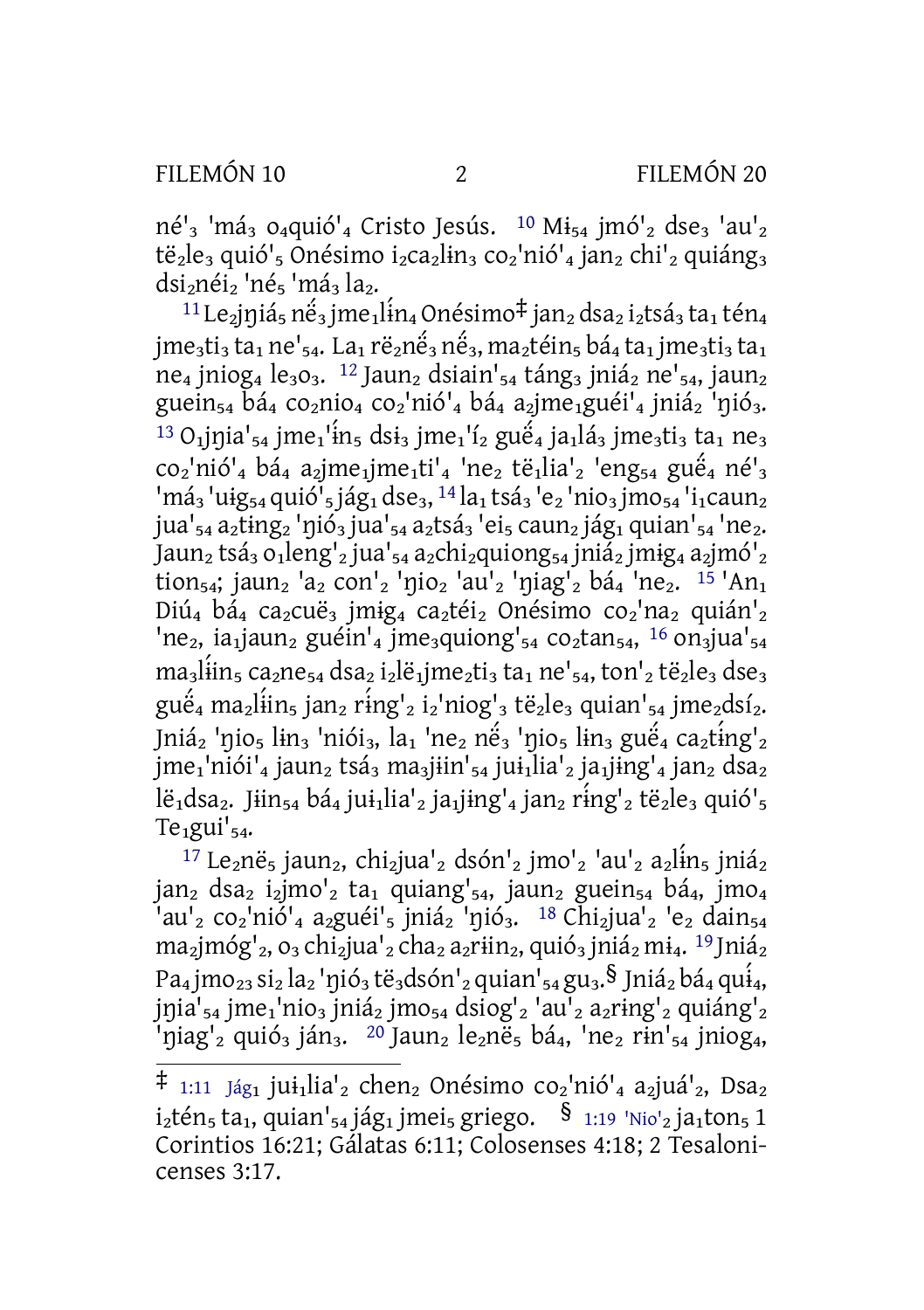$\mathbf{3}$ 

 $\mu$ <sub>1</sub> dse<sub>3</sub> 'au'<sub>2</sub> quian'<sub>54</sub> jniá<sub>2</sub> jui<sub>1</sub> lia'<sub>2</sub> dsi<sub>2</sub>ten<sub>54</sub> jmo<sub>3</sub> dsa<sub>2</sub>  $i_2$ 'én<sub>2</sub> le<sub>3</sub>quió'<sub>5</sub> Te<sub>1</sub>gui'<sub>54</sub>, jmo<sub>4</sub> jui<sub>1</sub> le<sub>2</sub>güig'<sub>2</sub> dsi<sub>3</sub> jui<sub>1</sub> lia'<sub>2</sub> jan<sub>2</sub> ring'<sub>2</sub> le<sub>3</sub>quió'<sub>5</sub> Cristo.

<sup>21</sup> Dsian'<sub>4</sub> jniá<sub>z</sub> si<sub>2</sub> la<sub>2</sub> ne'<sub>54</sub>, ia<sub>1</sub> dsón'<sub>2</sub> bá<sub>4</sub> ling<sub>2</sub> jme<sub>1</sub>ti'<sub>4</sub>  $b$ á<sub>4</sub> ca<sub>2</sub>le<sub>3</sub>jé<sub>3</sub>, të<sub>2</sub>le<sub>3</sub> lé<sub>5</sub> gué<sub>4</sub> jmó'<sub>2</sub> con'<sub>2</sub> gué<sub>4</sub> a<sub>2</sub>juá'<sub>5</sub>. <sup>22</sup> Jmo<sub>4</sub>  $\text{dse}_3$  'au'<sub>2</sub>, jmo<sub>4</sub> co<sub>2</sub>jnia<sub>54</sub> caun<sub>2</sub> dsi<sub>2</sub>néi<sub>2</sub> ja<sub>1</sub>i<sub>1</sub>jnia<sub>12</sub>, ia<sub>1</sub> 'in<sub>2</sub> dsi3 jniá2 a2nág'3 Diú4 a2mi'2 'nia'2, jmo3 bá4 a2dsióg4 jniá2  $i_1$ iag<sub>12</sub>.

 $'Aq_5$  jág<sub>1</sub> jë<sub>1</sub>ca<sub>2</sub>tó'<sub>2</sub>, cuag<sub>23</sub> Diú<sub>4</sub> në<sub>3</sub>

<sup>23</sup> Ring'<sub>3</sub> i<sub>2</sub>chen<sub>2</sub> Epafras i<sub>2</sub>quiang'<sub>54</sub> 'eng<sub>54</sub> né'<sub>3</sub> 'má<sub>3</sub> 'uig<sub>54</sub> quió'<sub>5</sub> Cristo Jesús, dsiáin'<sub>2</sub> jág<sub>1</sub> a<sub>2</sub>cuiin<sub>23</sub> Diú<sub>4</sub> 'ne<sub>2</sub>. <sup>24</sup> Ján<sub>3</sub> bá<sub>4</sub> le<sub>2</sub>jaun<sub>2</sub> Marcos, Aristarco, Demas quian'<sub>54</sub> Lucas  $n\acute{e}_3$  i<sub>2</sub>jme<sub>2</sub><sup>'</sup> $o_{54}$  jmo<sub>5</sub> ta<sub>1</sub>.

<sup>25</sup> Jui<sub>1</sub>jme<sub>2</sub>gu'<sub>54</sub> Te<sub>1</sub>gui'<sub>54</sub> Jesucristo jme<sub>2</sub>dsí<sub>2</sub> quián'<sub>2</sub> 'nia'<sub>2</sub>.

Co<sub>2</sub>në<sub>5</sub>.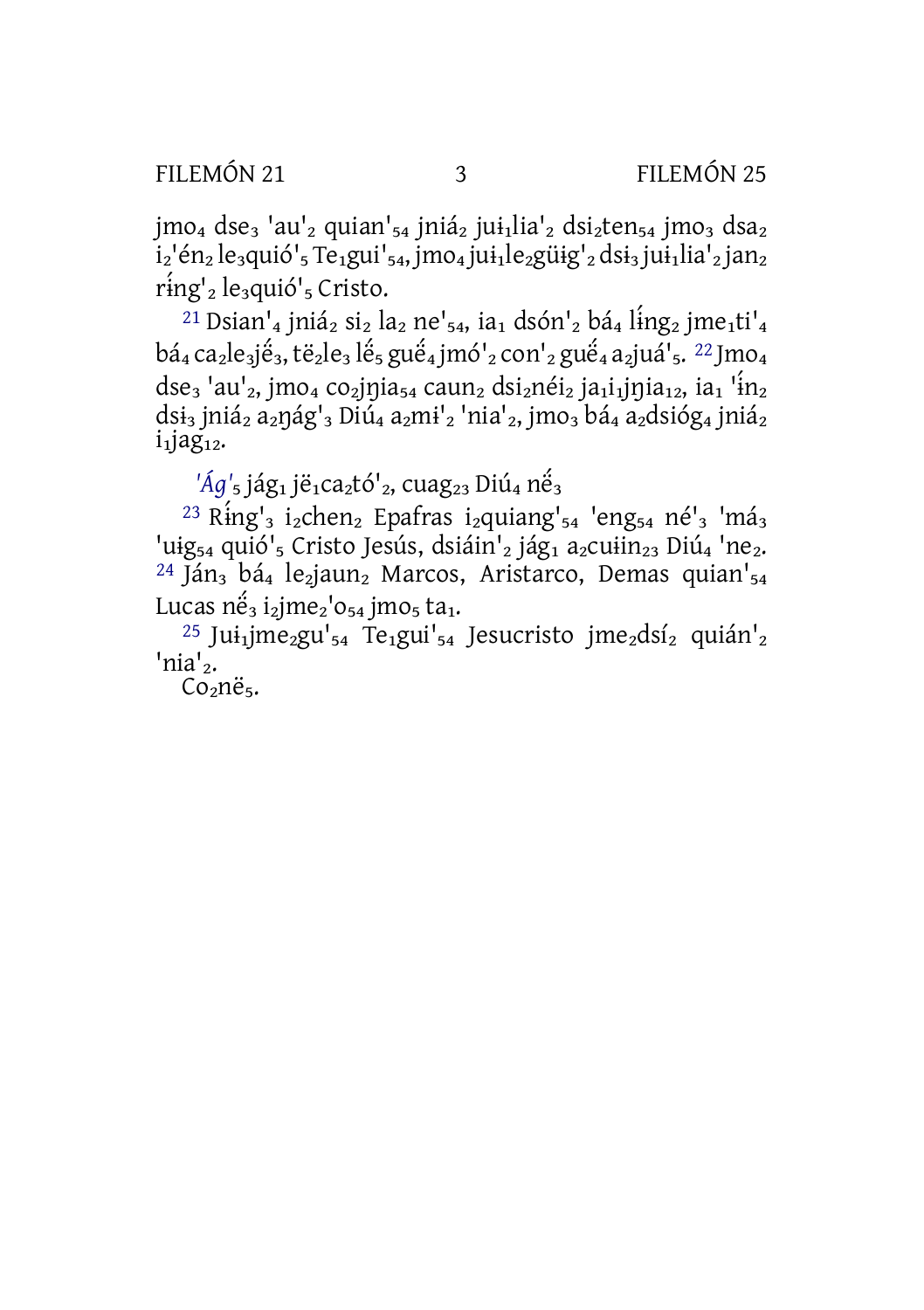4

## Jag1 'mi̇́<sub>2</sub> a<sub>2</sub>ma<sub>2</sub>li'<sub>54</sub> quian'<sub>54</sub> Diu<sub>4</sub> New Testament in Chinantec, Tepetotutla (MX:cnt:Chinantec, Tepetotutla)

copyright © 1994 Wycliffe Bible Translators, Inc.

Language: Chinantec, Tepetotutla

Translation by: Wycliffe Bible Translators, Inc.

Chinanteco, Tepetotutla [cnt], Mexico

Copyright Information

© 1994,Wycliffe Bible Translators, Inc.

This translation text is made available to you under the terms of the Creative Commons License: Attribution-Noncommercial-No Derivative Works. (http:// creativecommons.org/licenses/by-nc-nd/3.0/) In addition, you have permission to port the text to different file formats, as long as you do not change any of the text or punctuation of the Bible.

You may share, copy, distribute, transmit, and extract portions or quotations from this work, provided that you include the above copyright information:

You must give Attribution to the work.

You do not sell this work for a profit.

You do not make any derivative works that change any of the actual words or punctuation of the Scriptures.

Permissions beyond the scope of this license may be available if you contact us with your request.

The New Testament

in Chinantec, Tepetotutla

## © 1994, Wycliffe Bible Translators, Inc.

This translation is made available to you under the terms of the Creative Commons Attribution-Noncommercial-No Derivatives license 4.0.

You may share and redistribute this Bible translation or extracts from it in any format, provided that:

You include the above copyright and source information.

You do not sell this work for a profit.

You do not change any of the words or punctuation of the Scriptures.

Pictures included with Scriptures and other documents on this site are licensed just for use with those Scriptures and documents. For other uses, please contact the respective copyright owners.

2014-04-22